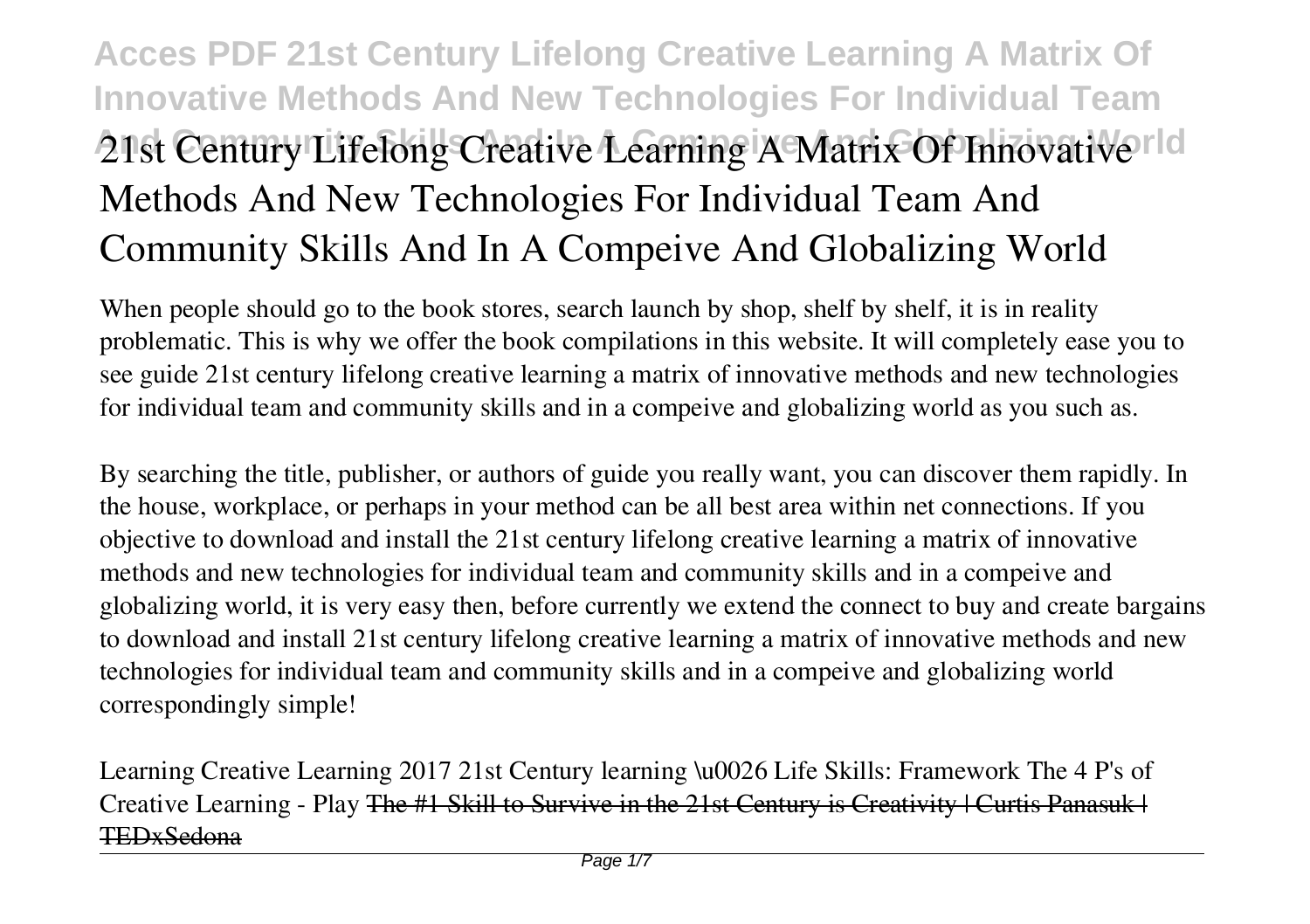## **Acces PDF 21st Century Lifelong Creative Learning A Matrix Of Innovative Methods And New Technologies For Individual Team**

Faster, Creative Learning in the 21st Century: Branislav Maricic at TEDxZemunEDBill Clinton on<sup>-1</sup>cl **Lifelong Learning** The 4 P's of Creative Learning - Peers 21st Century Creative Learning with FUNecole<sup>®</sup> The 4 P's of Creative Learning Projects Skills Every Child Will Need to Succeed in 21st century | Dr. Laura A. Jana | TEDxChandigarh **EP#5: Neil deGrasse Tyson - Limits of Human Intelligence | AI \u0026 Algorithms | Lifelong Learning** *LCL Introduction Creativity in Education (21st Century Education)*

Building the 21st century classroom | Scott Millar | TEDxUQ*What it really means to prepare learners for the 21st Century* **Educating for the 21st Century** Praise by Andreas Schleicher (OECD) for CCR's new book \"Four-Dimensional Education\" The 4 P's of Creative Learning - Passion STEM, STEAM and Entrepreneurship Skills: Learning in the 21st Century **Learning Creative Learning** *21st Century Lifelong Creative Learning*

21st Century Lifelong Creative Learning: A Matrix of Innovative Methods and New Technologies for Individual, Team and Community Skills and ... in a Competitive and Globalizing World) [Lambropoulos, Niki, Romero, Margarida] on Amazon.com. \*FREE\* shipping on qualifying offers. 21st Century Lifelong Creative Learning: A Matrix of Innovative Methods and New Technologies for Individual

*21st Century Lifelong Creative Learning: A Matrix of ...*

The 21st century Lifelong Learning program also involves the utilization of new methodologies as well as technologies to promote connectivity and intimacy; the environment needs to be useful and supportive for all.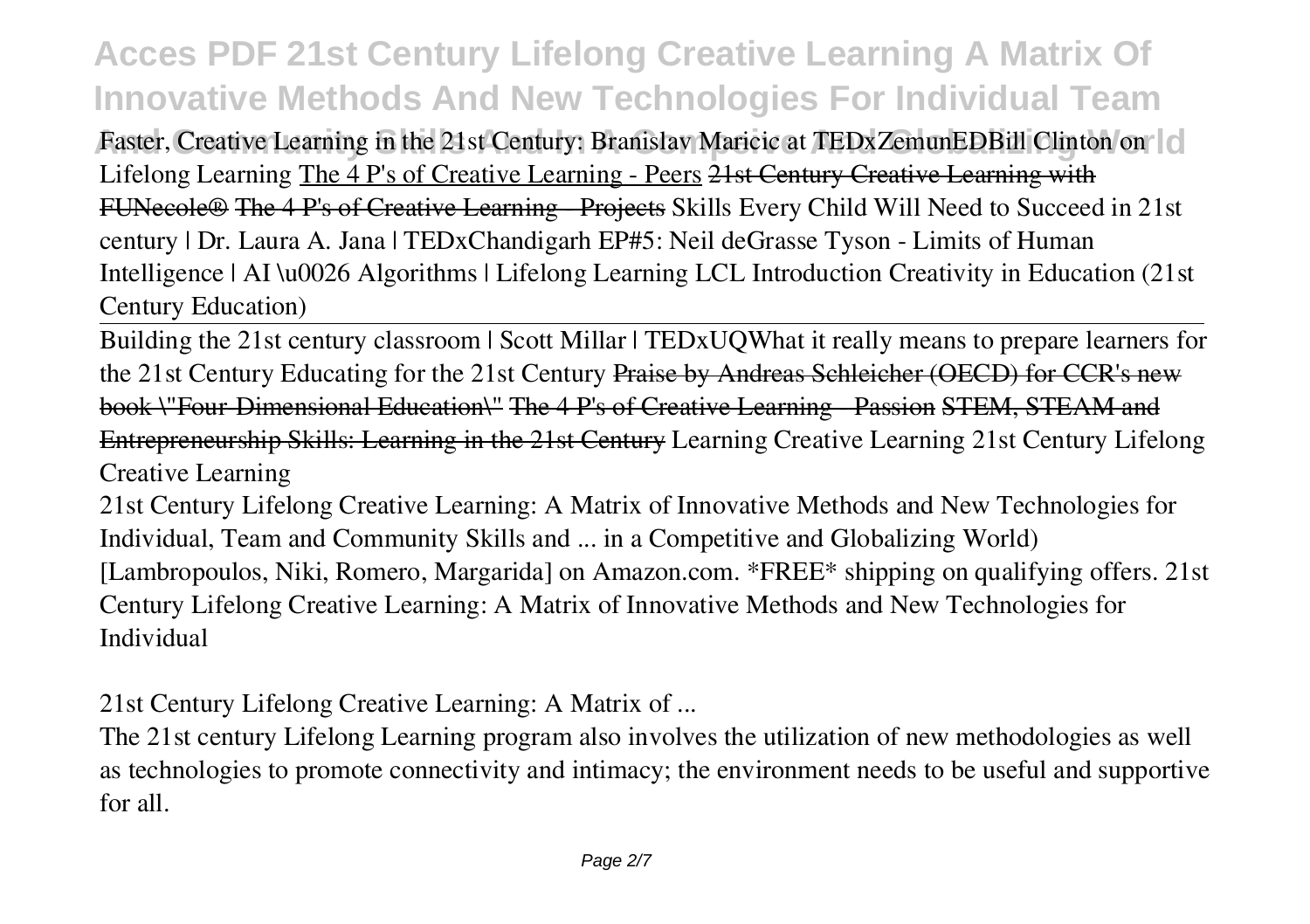**Acces PDF 21st Century Lifelong Creative Learning A Matrix Of Innovative Methods And New Technologies For Individual Team And Community Skills And In A Compeive And Globalizing World** *21st Century Lifelong Creative Learning: A Matrix of ...* Today in the 21st century, we find ourselves anew amidst the loud voices proclaiming the importance of lifelong learning. What is clear is that the context of lifelong learning has changed and the utopian and generous vision hitherto characterizing lifelong learning has now become a necessary guiding and organizing principle of education reforms.

*Revisiting lifelong learning for the 21st century | UIL*

Updating education for the 21st century More and more educators and practitioners are recognizing the importance of teaching creative problem-solving in the classroom. To integrate this effectively, though, teachers must first learn practical strategies and tactical approaches to effectively and efficiently engage students.

*Why Creative Problem-Solving and Lifelong Learning Should ...*

Lifelong learning, a necessity for the 21st-century worker, acknowledges that not all training and learning will occur in school or at work. The learning we do throughout our lives will help us be successful, adapt to change and, hopefully, provide us with a more fulfilled life. Start a management degree at American Public University.

*Lifelong Learning Is Critical for 21st-Century Workers*

Accelerating 21st Century Learning There are four ways to expand access to 21st century learning to help more young people thrive Doth now and as adults. More projects: integrated, community ...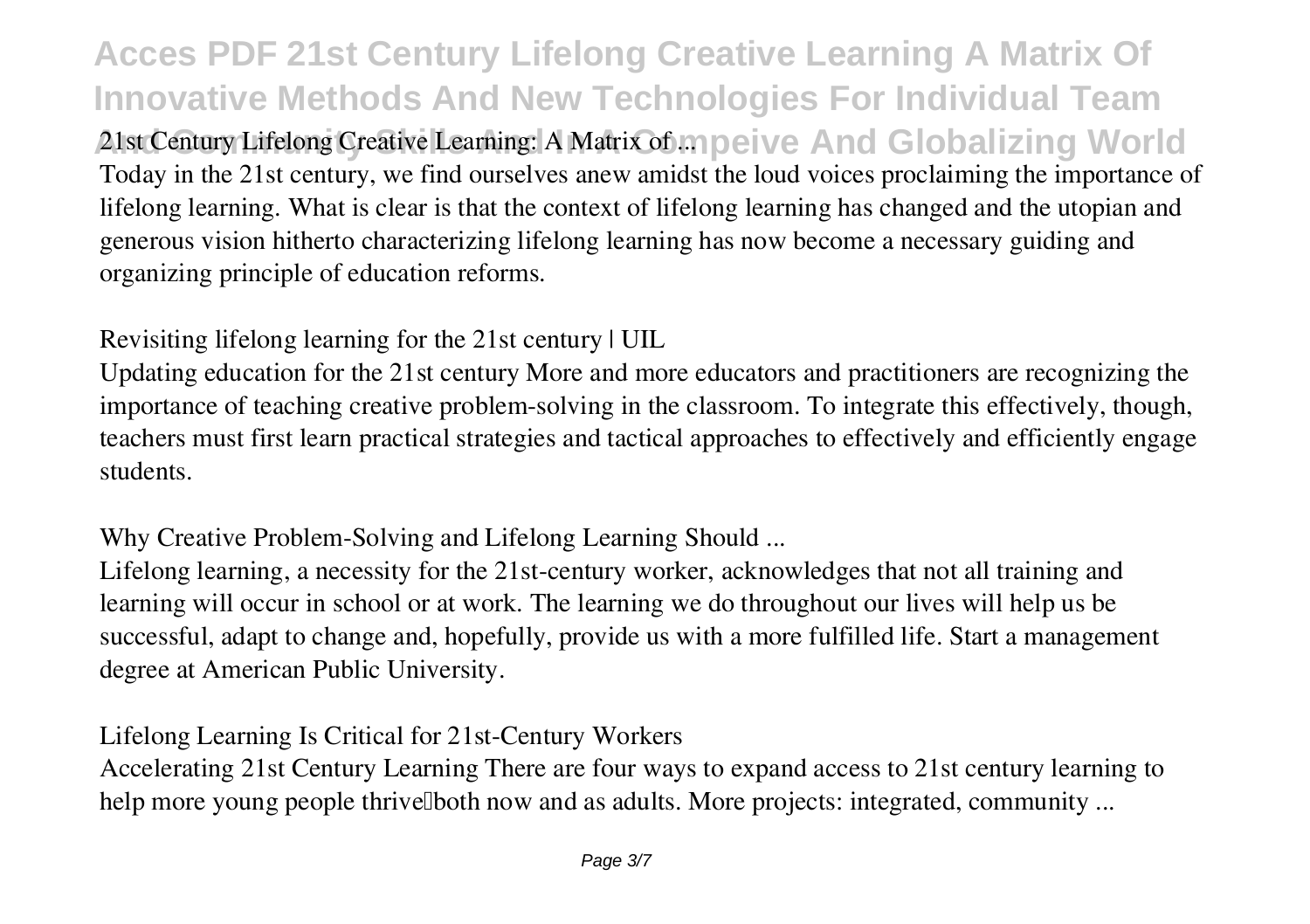**Acces PDF 21st Century Lifelong Creative Learning A Matrix Of Innovative Methods And New Technologies For Individual Team And Is 21st Century Learning? How Do We Get More? Deive And Globalizing World** Read Free 21st Century Lifelong Creative Learning A Matrix Of Innovative Methods And New Technologies For Individual Team And Community Skills And In A Competitive And Globalizing World Lifelong learning environments in libraries and adult ... 21st Century Lifelong Creative Learning: A Matrix of ... Why Creative Problem-Solving and Lifelong Learning Should ...

*21st Century Lifelong Creative Learning A Matrix Of ...*

If Learning and innovation skills increasingly are being recognized as those that separate students who are prepared for a more and more complex life and work environments in the 21st century, and those who are not. A focus on creativity, critical thinking, communication and collaboration is essential to prepare students for the future.  $\mathbb{I}$  (P21)

*The Power of Creativity in 21st Century Learning*

By integrating working and learning, people learn within the context of their work on real-world problems. Models of education based on the work of B. F. Skinner and F. W. Taylor are inadequate for the lifelong learning needs of the 21st century (, 5). There is not a scientific, best way to learn and work because real problems are ill-defined.

*Lifelong Learning in the 21st Century and Beyond ...*

The 7Cs of The 21st Century Lifelong Learning Skills. Free resource of educational web tools, 21st century skills, tips and tutorials on how teachers and students integrate technology into education. Article by Shirley Comer. 228.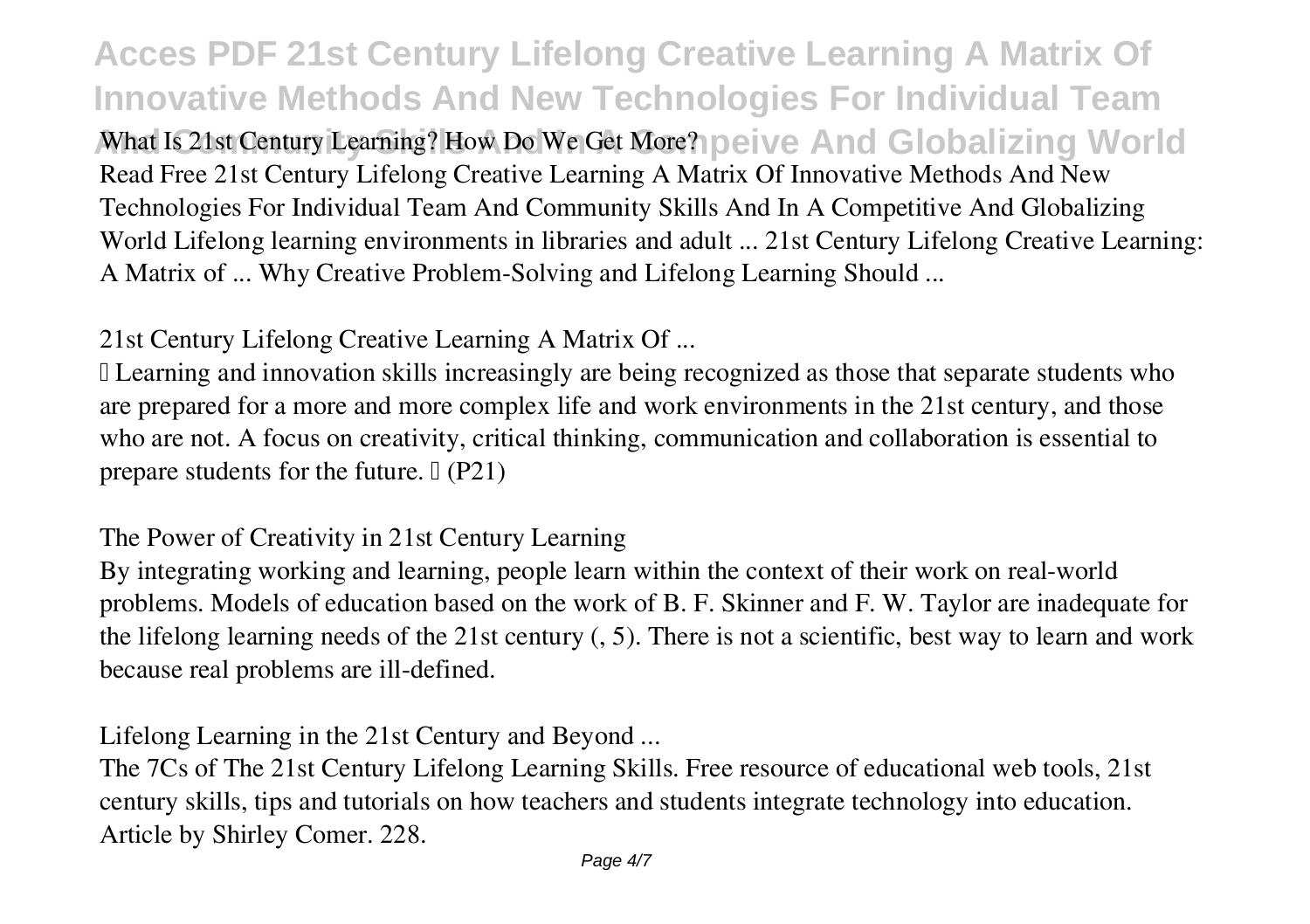**Acces PDF 21st Century Lifelong Creative Learning A Matrix Of Innovative Methods And New Technologies For Individual Team And Community Skills And In A Compeive And Globalizing World** *The 7Cs of The 21st Century Lifelong Learning Skills ...*

Lifelong Learning In Companies Of The 21st century Lifelong learning and especially continuous training in the business world is becoming increasingly important in a world of constant renovation and change. It is precisely these changes what makes us live in an accelerated way and expect everything to be immediate.

*Lifelong Learning In Companies Of The 21st century ...*

The Partnership for 21st Century Skills stresses the importance of creativity in its guide, 21st Century Skills, Education & Competitiveness: "Many of the fastest-growing jobs and emerging industries rely on workers' creative capacity the ability to think unconventionally, question the herd, imagine new scenarios, and produce astonishing work."

*Developing Students' Creative Skills for 21st Century Success*

New Delhi: Dr K Kasturirangan, Chancellor of Central University of Rajasthan and NIIT Universitysaid that the NEP 2020 was born out of an urgent need to revisit Indialls three-decade-old education policy and adopt a new one aligned to the 21st-century imperatives. Addressing the session, Edu ...

*Learn how to learn, and Lifelong learning are imperative ...*

In short, when it comes to upskilling in accounting and finance, the state of the profession is too much in flux to delay new training. Lifelong learning will be the mandate of the 21st century.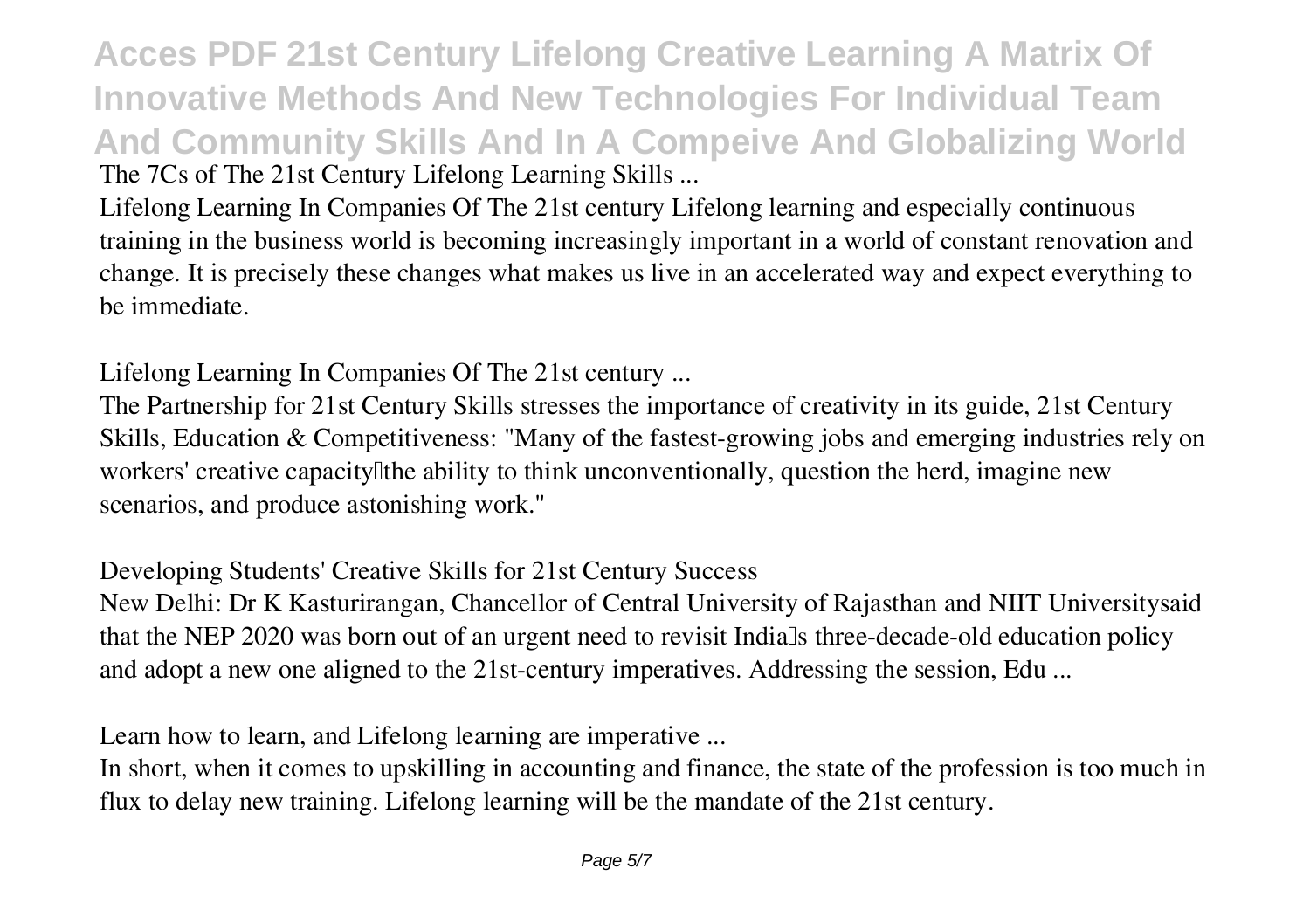**Acces PDF 21st Century Lifelong Creative Learning A Matrix Of Innovative Methods And New Technologies For Individual Team** Lifelong Learning Is What It Will Take To Be A 21st ... no eive And Globalizing World Self-improvement as a lifelong endeavor Last fall, UDIs Wilmington-based Osher Lifelong Learning Institute program (OLLI) became the first OLLI program in the country to start a Ben Franklin Circle discussion group, modeled after Benjamin Franklin<sup>[5]</sup> 18th century conversation club focused on civility, virtues and mutual self-improvement. The 21st century version was founded at New York [I]

#### *Osher Lifelong Learning Institute*

to improve their 21st Century skills through exploratory and innovative STEAM education programs. ... With our innovative project-based curriculum we hope to inspire young people to discover the joy of sewing as a lifelong skill and ongoing creative expression. ... Creative Learning Corporation. BFK Franchise Company, LLC PO BOX 4502 Boise, ID ...

#### *Creative Learning Corporation*

Lifelong Arts Learning; Public Radio; Concerts + Events ... Information, Space and Time: The Arts, Creativity and Learning in the 21st Century; Information, Space and Time: The Arts, Creativity and Learning in the 21st Century. Thanks to everyone who attended and made the 2012 Symposium a success! ... Vice Chairman and Worldwide Creative ...

*Information, Space and Time: The Arts, Creativity and ...*

INFORMATION LITERACY: LIFELONG LEARNING AND DIGITAL CITIZENSHIP IN THE 21ST CENTURY's journal/conference profile on Publons, with several reviews by several reviewers - working with reviewers, publishers, institutions, and funding agencies to turn peer review into a measurable